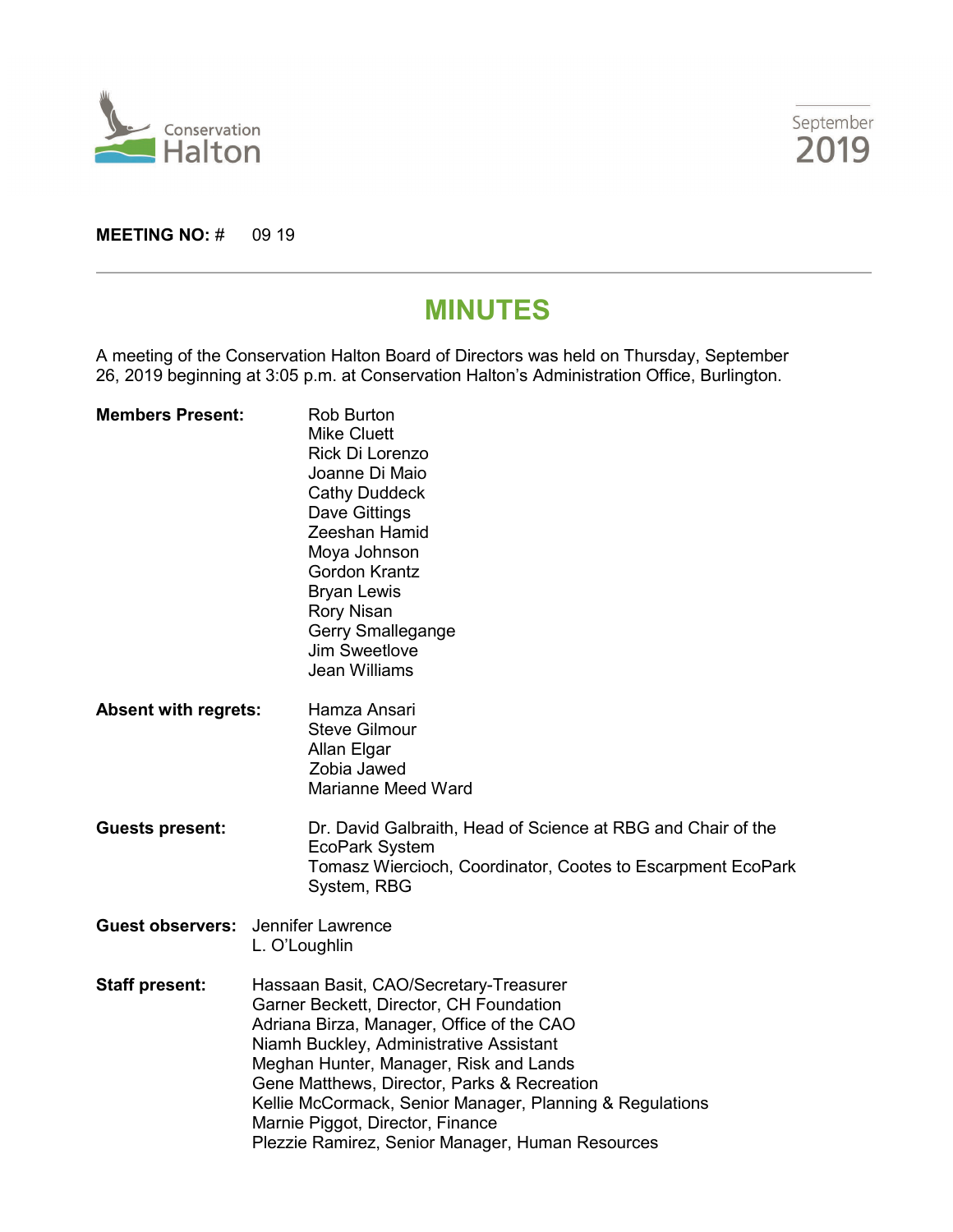



Jill Ramseyer, Director, Corporate Compliance Melissa Silber, Manager, Accounting Lawrence Wagner, Senior Director, Corporate Services Janelle Weppler, Associate Director, Engineering Amanda Zhang, IT Helpdesk Technician

Chair Gerry Smallegange noted that the agenda had been amended to pull reports  $\#4.6 - \#4.8$ out of the consent agenda and into action items and report #5.3 from action items to consent items. A copy of the AMENDED agenda had been provided to all members present and posted online.

## **1. Acceptance of AMENDED Agenda**

**CHBD 09 01** Moved by: Rob Burton Seconded by: Mike Cluett

That the AMENDED Agenda **be approved.**

### *Carried*

## **2. Disclosure of Pecuniary Interest for Board of Directors**

## There were **NONE**

**3. Presentation:** Cootes to Escarpment Dr. David Galbraith, Head of Science at RBG and Chair of the EcoPark System Tomasz Wiercioch, Coordinator, Cootes to Escarpment EcoPark System, RBG

Tomasz Wiercioch advised that they are working on the 2020 Strategic Plan and would like to present this to the Board in the Spring 2020.

### **4. Consent Items**

Roll Call & Mileage Approval of Conservation Halton Board of Director Meeting minutes dated June 27, 2019 Approval of Conservation Halton Board of Directors Special Meeting minutes dated August 28, 2019

- 4.1 Kelso Dam Update Report #: CHBD 09 19 01
- 4.2 CN Milton Logistics Hub Project Report #: CHBD 09 19 02
- 4.3 Proposed New Canada-Ontario Agreement on Great Lakes Water Quality and Ecosystem Health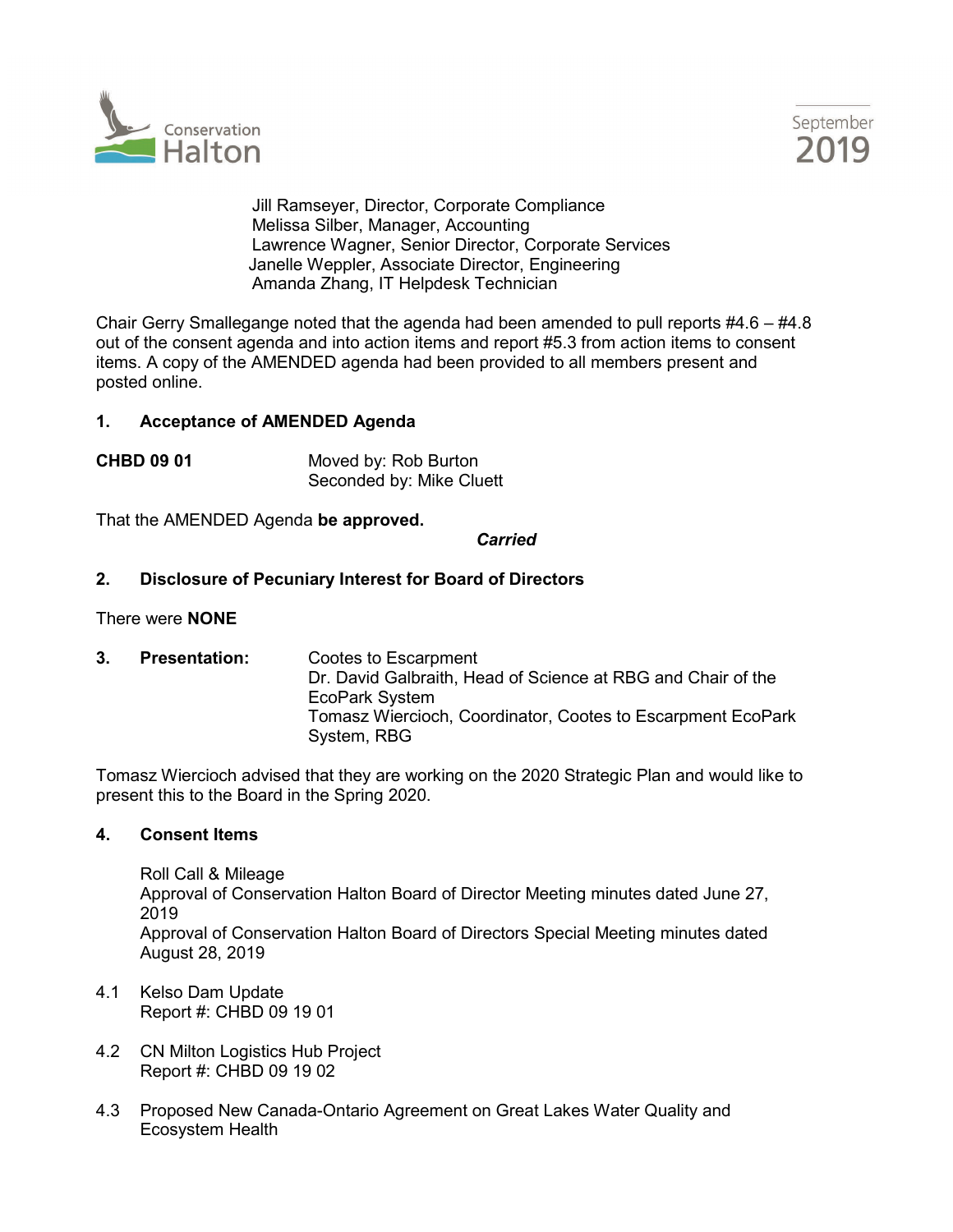



Report #: CHBD 09 19 03

- 4.4 Quarterly Permits & Letters of Permission issued under Ontario Regulation 162/06 June 1 to August 31, 2019 Report #: CHBD 09 18 04
- 4.5 Provincial Flood Advisor Report #: CHBD 09 19 05
- 4.6 Conservation Halton Regulation Mapping 2019 Minor Updates Report #: CHBD 09 19 06
- 4.7 Purchasing Report April 1 to July 31, 2019 Report #: CHBD 09 19 10
- 4.8 Property Disposition- Strip of Property over the Morrison Wedgewood Channel for Halton Region's Trafalgar Road Reconstruction Project Report #: CHBD 09 19 13

Consent items were adopted.

## **5. Action Items**

5.1 Proposed construction of a new dwelling including covered porches, patio/deck, and Swimming pool within 15 metres of a wetland 4468 Escarpment Drive, City of Burlington, Regional Municipality of Halton (CH File # A/19/B/79) Report #: CHBD 09 19 11

| <b>CHBD 09 02</b> | Moved by: David Gittings   |
|-------------------|----------------------------|
|                   | Seconded by: Zeeshan Hamid |

THAT the Conservation Halton Board of Directors **approve the issuance of a permit for the construction of a new dwelling including covered porches, patio/deck, and swimming pool within 15 metres of a wetland at 4468 Escarpment Drive (Lot 9), City of Burlington, Regional Municipality of Halton (CH File # A/19/B/79).**

### *Carried*

5.2 Conservation Halton Hearing Procedures, Revised, September 26, 2019 Report #: CHBD 09 19 12

**CHBD 09 03** Moved by: Gordon Krantz Seconded by: Rob Burton

THAT the Conservation Halton Board of Directors **approve the Conservation Halton Hearing Procedures, Revised, September 26, 2019.**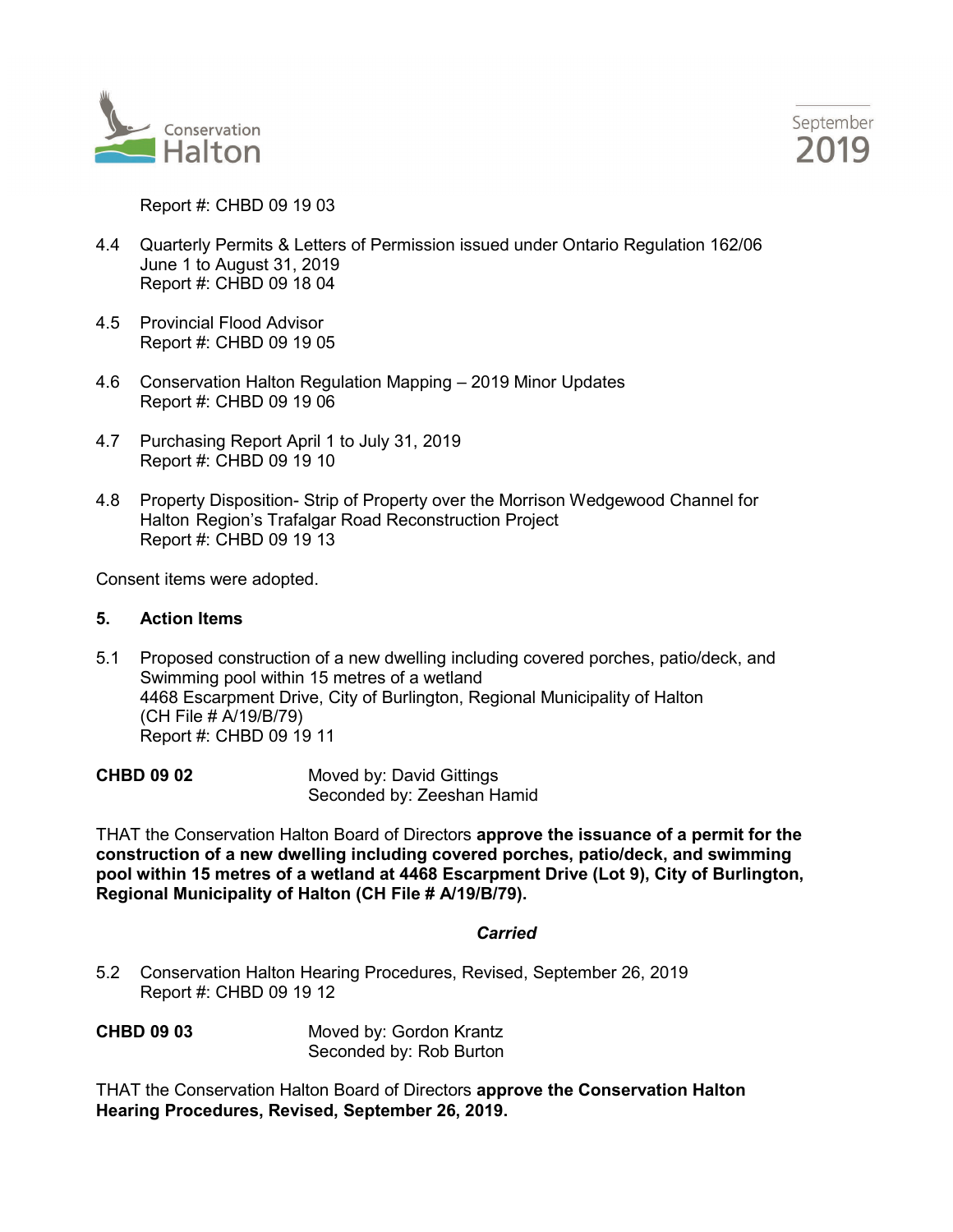



# *Carried*

5.3 Provincial Policy Statement Review – Proposed Policies (ERO # 019-0279) CH File No.: PPO 058PPS - Comments Report #: CHBD 09 19 14

**CHBD 09 04** Moved by: Rob Burton Seconded by: Joanne Di Miao

THAT the Conservation Halton Board of Directors **receives for information the staff report entitled "Provincial Policy Statement Review – Proposed Policies (ERO # 019-0279)".**

AND

THAT the Conservation Halton Board of Directors **approves the Halton Area Planning Partnership (HAPP) report and the CH staff comments specific to Section 3.1 – Natural Hazards and directs staff to include both submission to the Province on the Provincial Policy Statement Review – Proposed Policies (ERO # 019-0279).**

## *Carried*

- 5.4 Tremaine Dundas (Evergreen) Scoped Subwatershed Study (2018) and Secondary Plan, City of Burlington CH File No.: MPR 452 Report #: CHBD 09 19 07
- **CHBD 09 05** Moved by: Rory Nisan Seconded by: Gordon Krantz

THAT the Conservation Halton Board of Directors **receives for information the staff report entitled "Tremaine Dundas (Evergreen) Scoped Subwatershed Study (2018) and Secondary Plan, City of Burlington";** 

AND

THAT the Conservation Halton Board of **Directors endorses the Tremaine Dundas (Evergreen) Scoped Subwatershed Study (2018), specifically the management recommendations that relate to areas regulated by CH;**

AND

THAT the Conservation Halton Board of Directors **direct staff to send staff report entitled "Tremaine Dundas (Evergreen) Scoped Subwatershed Study (2018) and Secondary Plan, City of Burlington" to the City of Burlington and Region of Halton for information.**

# *Carried*

5.5 Premier Gateway Phase 1B Employment Area Secondary Plan and Scoped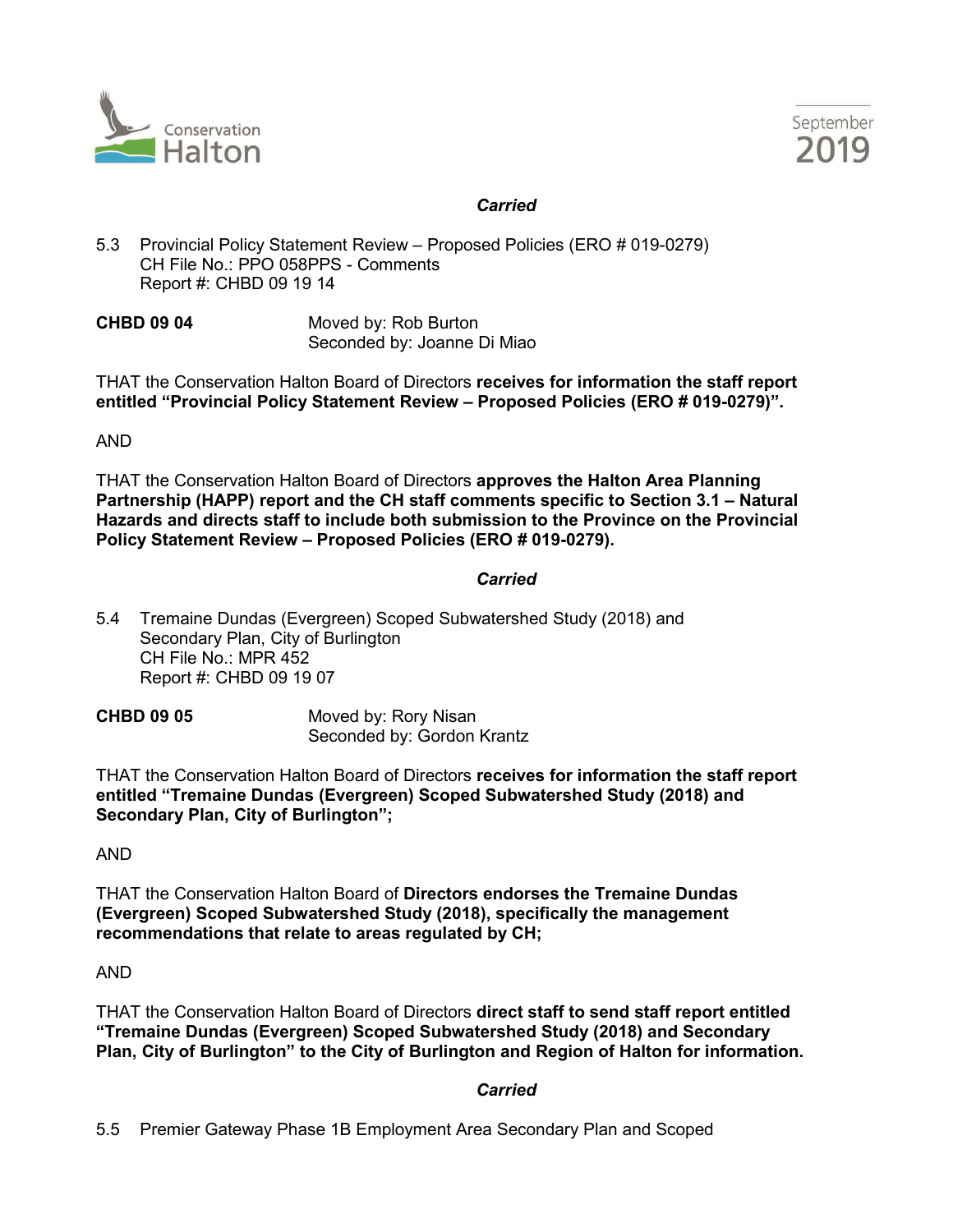



Subwatershed Study, Town of Halton Hills CH File No.: MPR 654 Report #: CHBD 09 19 08

**CHBD 09 06** Moved by: Rob Burton Seconded by: Moya Johnson

THAT the Conservation Halton Board of Directors **receives for information the staff report entitled "Premier Gateway Phase 1B Employment Area Secondary Plan Study and Scoped Subwatershed Study, Town of Halton Hills";** 

And

THAT the Conservation Halton Board of Directors **endorses the Premier Gateway Phase 1B Employment Area Scoped Subwatershed Study, specifically the management recommendations that relate to areas regulated by CH;**

And

THAT the Conservation Halton Board of Directors **directs staff to send staff report entitled "Premier Gateway Phase 1B Employment Area Secondary Plan Study and Scoped Subwatershed Study, Town of Halton Hills" to the Town of Halton Hills and Region of Halton for information.** 

5.6 Budget Variance Report for the Period Ended July 31, 2019 and 2019 Projected Year End Forecast Report #: CHBD 09 19 09

**CHBD 09 07** Moved by: Rory Nisan Seconded by: Rob Burton

THAT the Conservation Halton Board of Directors **receive for information the staff report dated September 26, 2019 on the Budget Variance Report for the period ended July 31, 2019 and 2019 Projected Year End Forecast;**

And

That the Conservation Halton Board of Directors **approve transfers from the Conservation Areas capital reserve of up to \$40,000 consisting of \$25,000 for the completion of park master plans and \$15,000 for park information technology infrastructure;**

And

That the Conservation Halton Board of Directors **approve the closing of the \$50,000 Channel Naturalization Study capital project.** 

*Carried*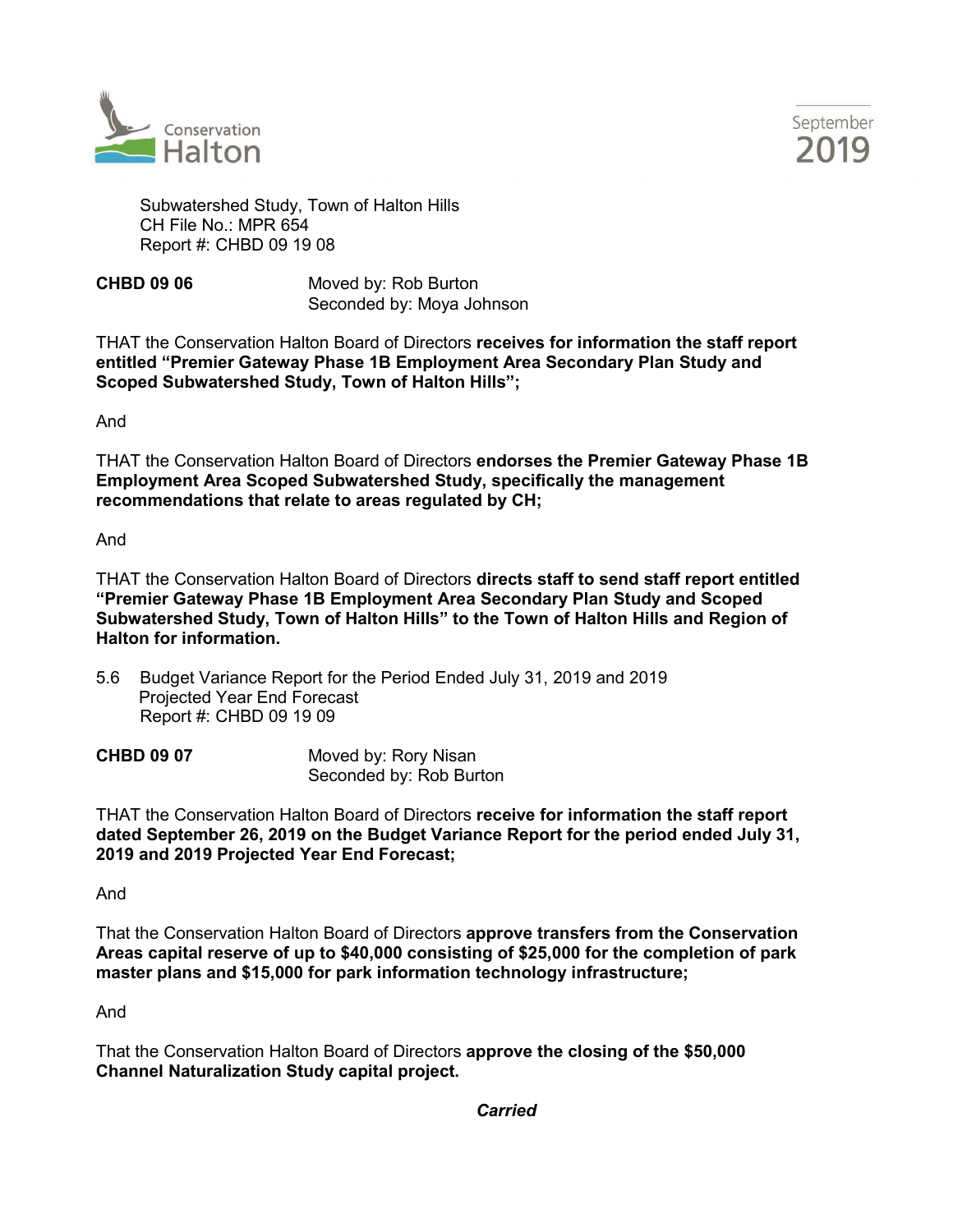



Chair noted that reports under 8.1 Other Business would be reviewed prior to moving In Camera.

## **8. Other Business**

8.1 Re-Appointment of Members to the Conservation Halton Foundation Board of **Directors** Report #: CHBD 09 19 18

**CHBD 09 08** Moved by: Moya Johnson Seconded by: Rory Nisan

THAT the Conservation Halton Board of Directors approve the re-appointment of the following individuals, as members to the Conservation Halton Foundation Board of Directors for a twoyear term:

- Mr. Jim Sweetlove
- Ms. Suzanne Bevan

### *Carried*

- 8.2 Appointment of Members to the Conservation Halton Foundation Board of Directors Report #: CHBD 08 19 19
- 

**CHBD 09 09 Moved by: Jim Sweetlove** Seconded by: Moya Johnson

THAT the Conservation Halton Board of Directors approve the appointment of the following individuals, as members to the Conservation Halton Foundation Board of Directors for a twoyear term:

- Adam van Koeverden
- Jane Wilcox
- Galen Naidoo Harris
- George Caines
- Catherine Mulvale
- Bryden Tait
- Ed Wells

## *Carried*

# **7. CAO Verbal Update**

Hassaan Basit introduced Lawrence Wagner, the new Senior Director, Corporate Services to the Board.

The CAO announced that Gene Matthews, Director, Parks & Operations will be leaving Conservation Halton and administration is working on a transition plan.